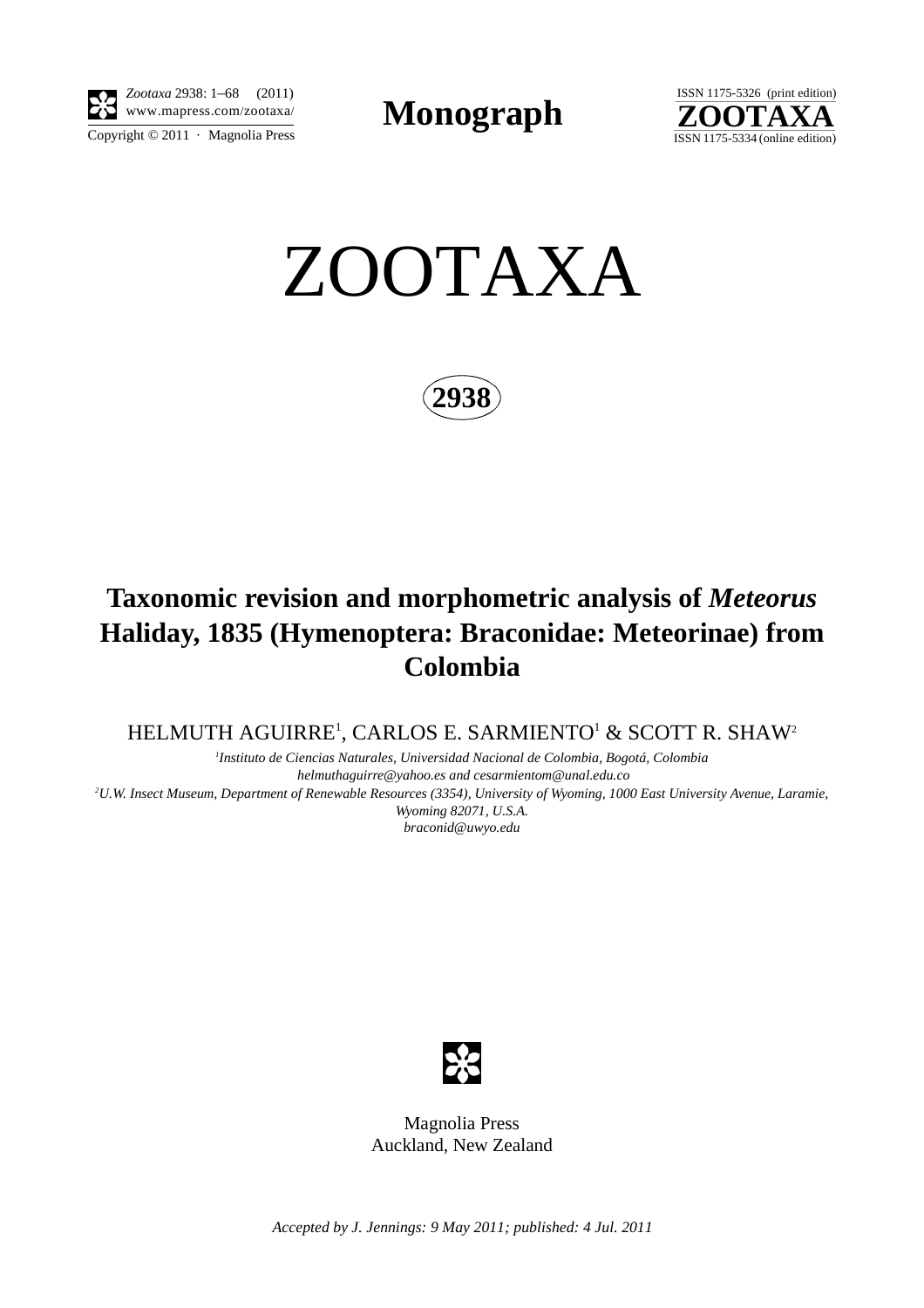# HELMUTH AGUIRRE, CARLOS E. SARMIENTO & SCOTT R. SHAW **Taxonomic revision and morphometric analysis of** *Meteorus* **Haliday 1835 (Hymenoptera: Braconidae: Meteorinae) from Colombia** (*Zootaxa* 2938) 68 pp.; 30 cm.

4 July 2011

ISBN 978-1-86977-743-2 (paperback)

ISBN 978-1-86977-744-9 (Online edition)

FIRST PUBLISHED IN 2011 BY Magnolia Press P.O. Box 41-383 Auckland 1346 New Zealand e-mail: zootaxa@mapress.com http://www.mapress.com/zootaxa/

© 2011 Magnolia Press

All rights reserved.

No part of this publication may be reproduced, stored, transmitted or disseminated, in any form, or by any means, without prior written permission from the publisher, to whom all requests to reproduce copyright material should be directed in writing.

This authorization does not extend to any other kind of copying, by any means, in any form, and for any purpose other than private research use.

ISSN 1175-5326 (Print edition) ISSN 1175-5334 (Online edition)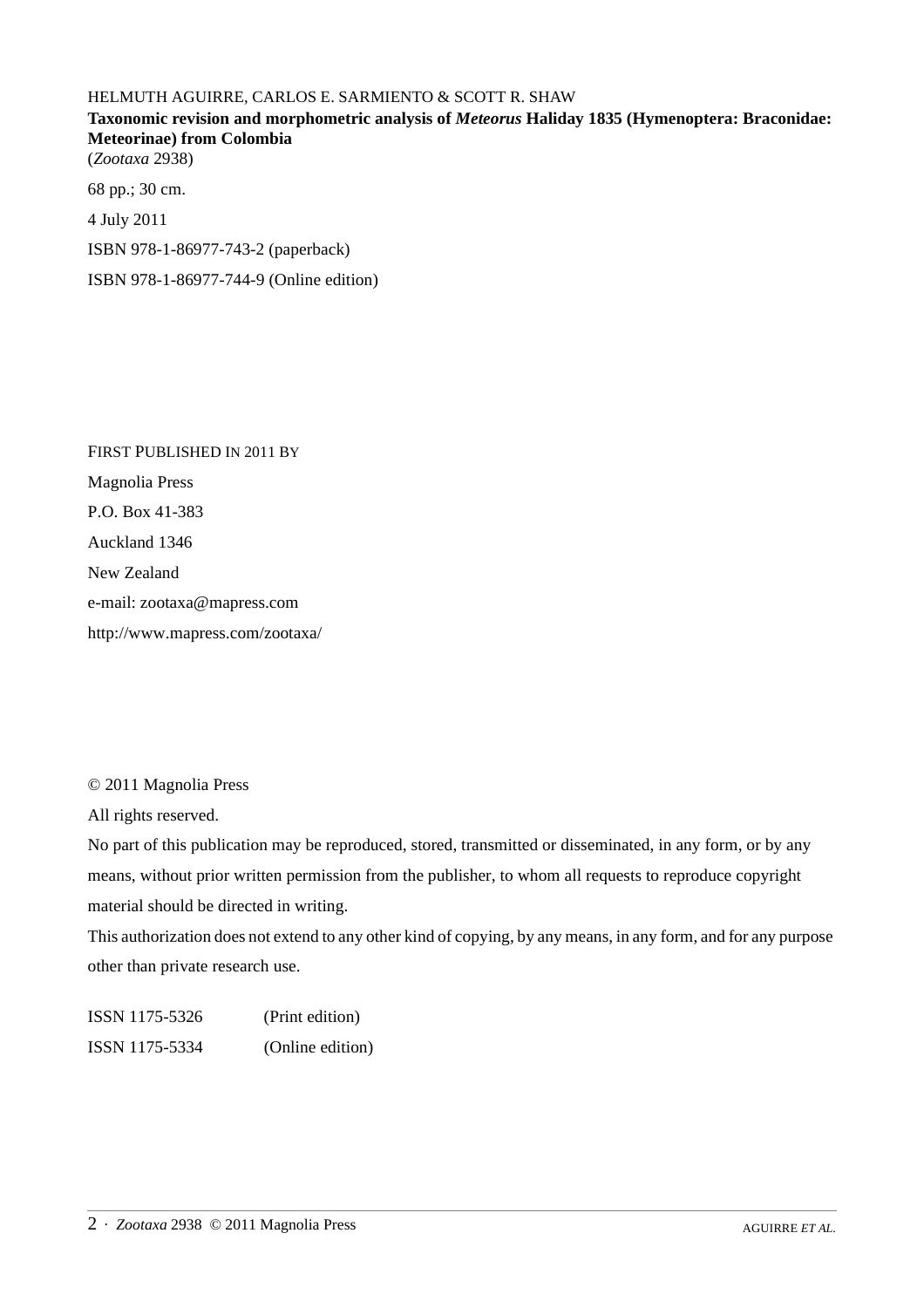## **Table of contents**